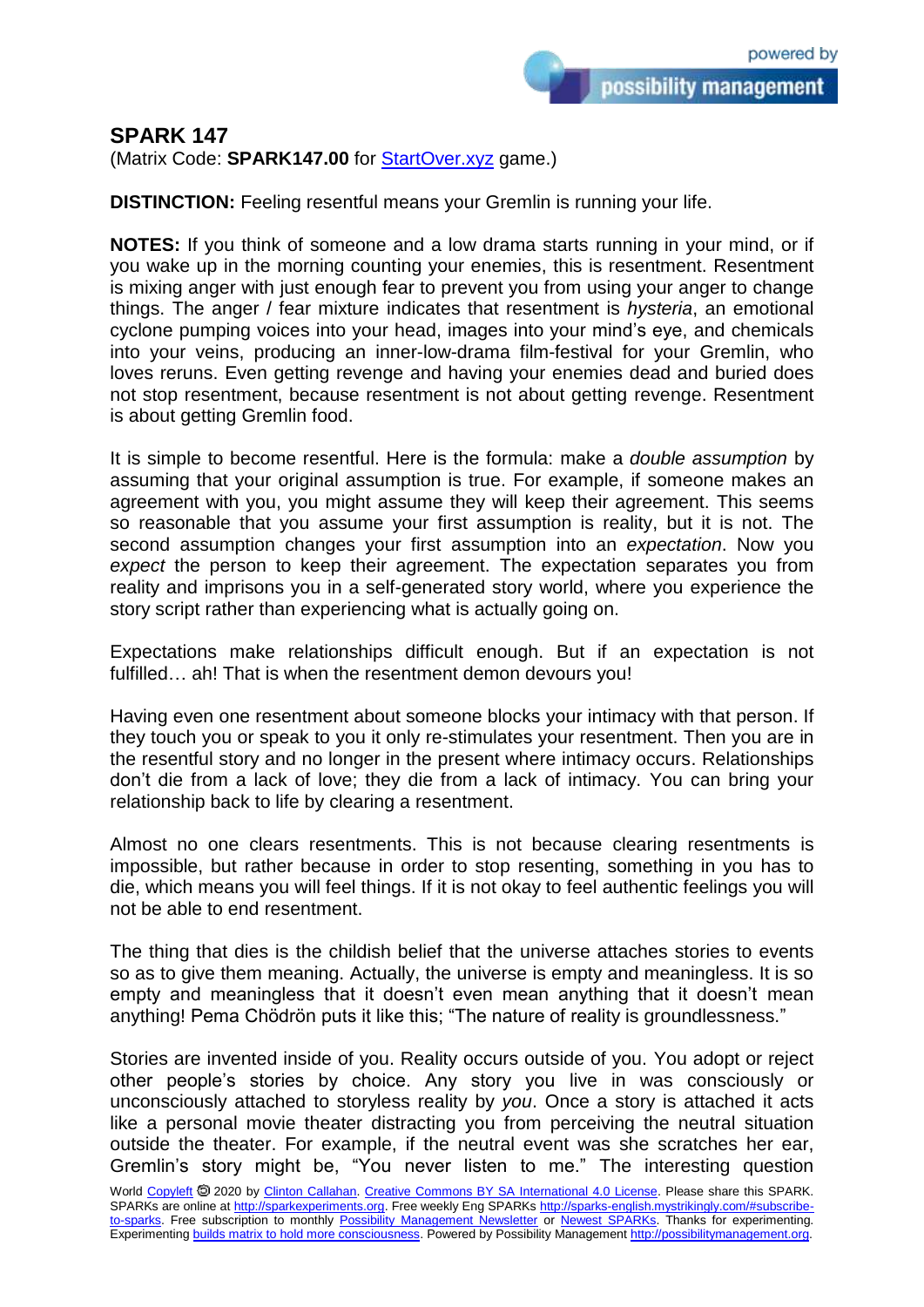becomes: Who controls your packaging department? You? Or your Gremlin? Feeling resentful indicates that Gremlin has hijacked your life.

If someone's breath smells a certain way, or if someone does or does not put their clothing in a certain place, the original circumstance has no packaging on it at all. If any kind of story is attached, it is your inner packaging department that glues it on. If your Gremlin is running your packaging department then he gets to determine what you see, think and feel about whatever is happening. If he adds a twist of low-drama he gets a juicy snack. If he applies a *trigger phrase* for calling in a parasitic entity to feed on you – see SPARK 135 – he gets a gigantic feast! By taking back control of the editorial mechanism that establishes what you regard as the truth, you gain an amazing new option: making no story at all.

Stories exist in time. In the present moment there is no time. Each story you embrace separates you from reality because it drags you out of the present and into time. If you have words chattering in your head you are living in a story, not in the present moment. In the present moment, *there are very few words*. Your *now* can be small enough that it contains no stories, but if you have a resentment your *now* is huge.

In this experiment you will distinguish between an event and the meaning that your packaging department has applied to it. You will be getting out of the story and going back to the neutral event. Once you start seeing packaging as packaging you can instruct your Gremlin to unwrap every package the moment it is presented, even if it is presented by your own Gremlin! Resentment ends by taking the packaging off. If you are identified with the packaging it can feel like dying.

## **EXPERIMENTS:**

**SPARK147.01** Vanish a resentment. It doesn't matter which person or which resentment you choose to work with, because each resentment is connected to every other resentment through being a source of Gremlin food. Go to the person you have a resentment with and say. "Hi. Will you please meet with me for half an hour so that I can take responsibility for having created a resentment with you? All you need to do is listen. By the end I will be fine."

At the appointed time have a box of tissues and this SPARK with you. Sit in a private place and ask the LISTENER to read these INSTRUCTIONS to you:

## INSTRUCTIONS FOR VANISHING RESENTMENT

NOTE TO THE LISTENER: In this process you mostly listen. Now and then you might repeat what you just heard the SPEAKER say using their own words so they know you heard them. Ask NO questions, give NO justifications, make NO analysis, offer NO suggestions, and *definitely resist the temptation to rescue them*. Offer your attention, your respect, and pure listening. They already said they will be fine.

PLEASE READ TO THE SPEAKER: At the core of your resentment is something that happened or did not happen. Your Gremlin wrapped that inside of an expectation that was not fulfilled. The unfulfilled expectation caused the resentment.